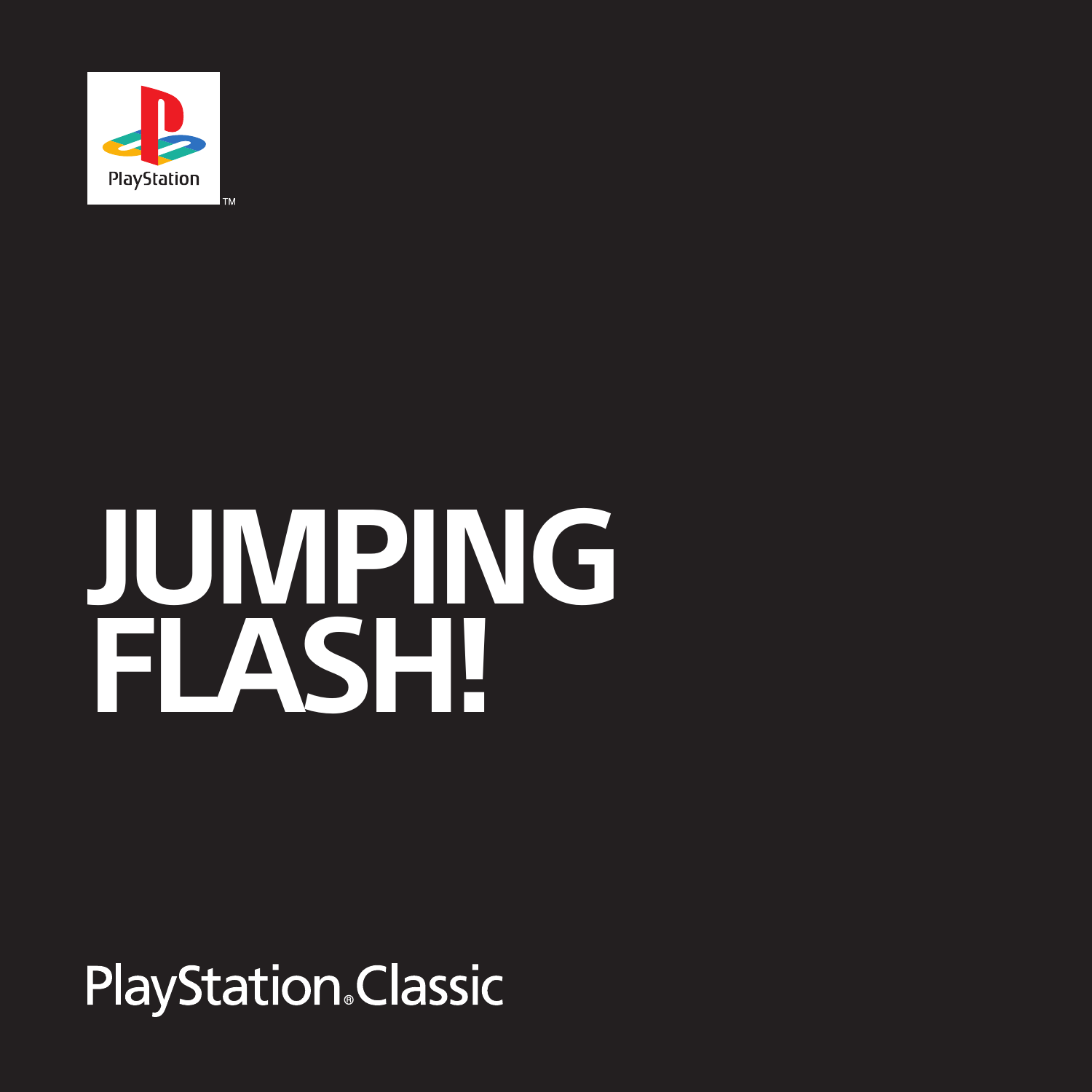# **FAR IN THE FUTURE…**

Malicious Baron Aloha has cooked up a diabolical scheme – he is stealing our planet, piece by piece!

The evil astrophysicist has excavated vast chunks of our world, enslaved our populations and shuttled the whole works off into space to become his own jet-propelled, galactic continents.

Greedy Baron Aloha has turned our serene world into Swiss cheese to make his own private resorts. Can anybody – or anything – stop him?

Well, the answer is "yes", actually! One braye robot can do the job: Robbit.

As the perfect pest controller, Robbit is specially built to make bug juice out of Baron Aloha and his swarms of verminous minions.

Robbit can find supercharged special weapons on every world to use as needed, and his electric spring legs even give him the ability to perform high jumps at the touch of a button. And as every space traveller knows, Robbit's stomping power is unmatched this side of the Ekpiteta Nebula.

But Baron Aloha has unplugged the Jet Pods that propel each world and stashed them in different locations across the realm. Only he knows where they are. If Robbit can recover the Jet Pods, he can save our world from the clutches of evil!

Robbit's got the attitude. Can you stand the altitude?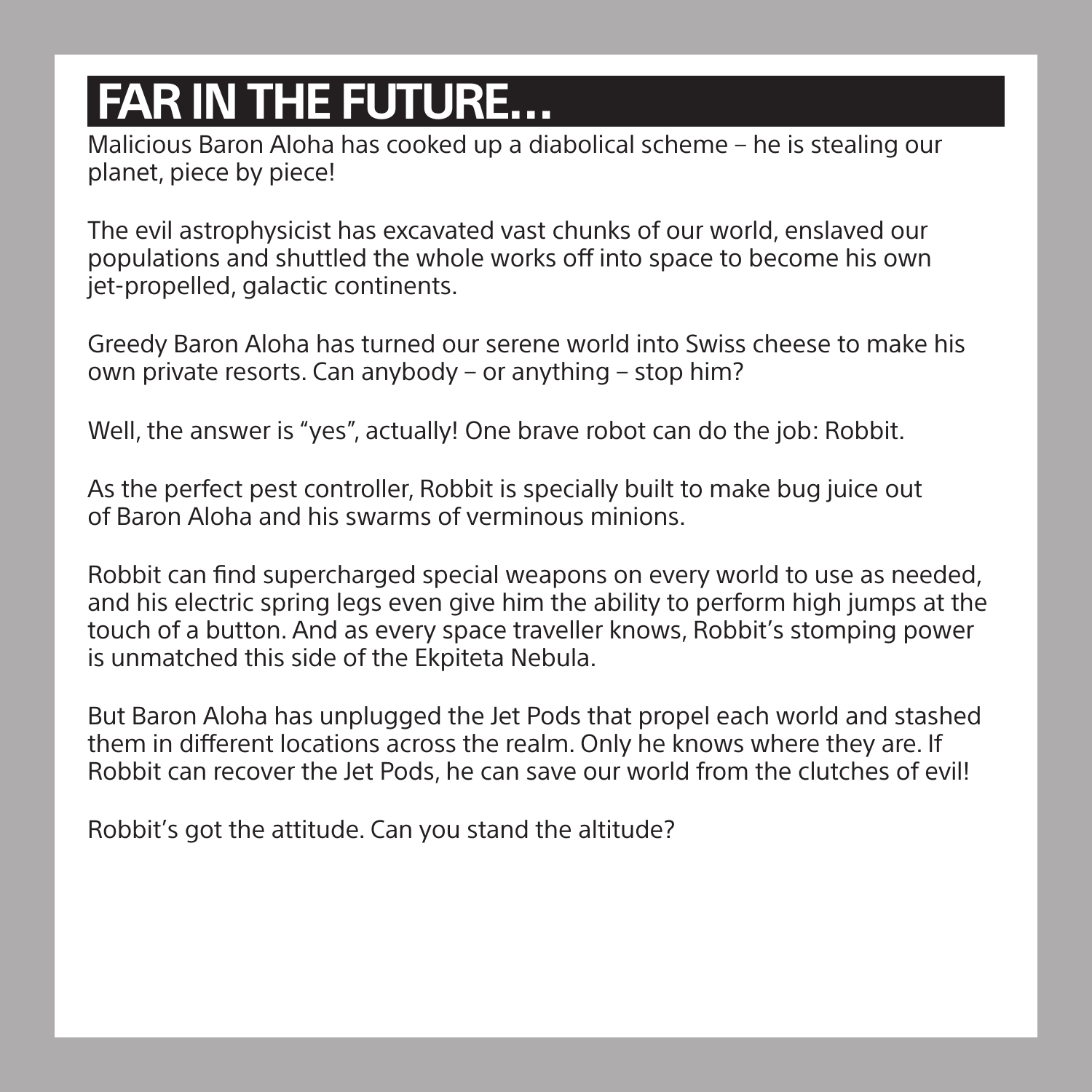| <b>DEFAULT CONTROLS</b>                |                                        |  |
|----------------------------------------|----------------------------------------|--|
| Move forwards or backwards             | UP or DOWN button                      |  |
| Turn left or right                     | <b>LEFT or RIGHT button</b>            |  |
| Turn and move diagonally left or right | UP button + LEFT or RIGHT button       |  |
| Quickturn (jump back and rotate)       | DOWN button + LEFT or RIGHT button     |  |
| Look up                                | R1 or R2 button + DOWN button          |  |
| Look down                              | R1 or R2 button + UP button            |  |
| Look left or right                     | R1 or R2 button + LEFT or RIGHT button |  |
| Jump                                   | <b>CROSS button</b>                    |  |
| Shoot                                  | <b>SQUARE button</b>                   |  |
| Use special item                       | <b>CIRCLE</b> button                   |  |
| Pause/resume                           | <b>START</b> button                    |  |

# **ROBBIT'S SPECIAL MOVES**

Robbit's jumping ability is beyond belief! He springs high, hangs in the air and glides like a hawk to touch down on the target.

- **JUMP:** Press the CROSS button once to jump. Press the UP, DOWN, LEFT or RIGHT buttons while airborne to glide towards a landing spot, using Robbit's feet and shadow as a guide.
- **DOUBLE JUMP:** At the apex of your first jump, press the CROSS button again. If your timing is right, you'll use the top of the first jump as a springboard to a higher jump.
- **HANG-GLIDING:** Press and hold the CROSS button while airborne. Robbit will hang in the air for a moment before drifting down. Press the UP, DOWN, LEFT or RIGHT buttons to turn and glide towards a landing. Release the buttons to drop straight down.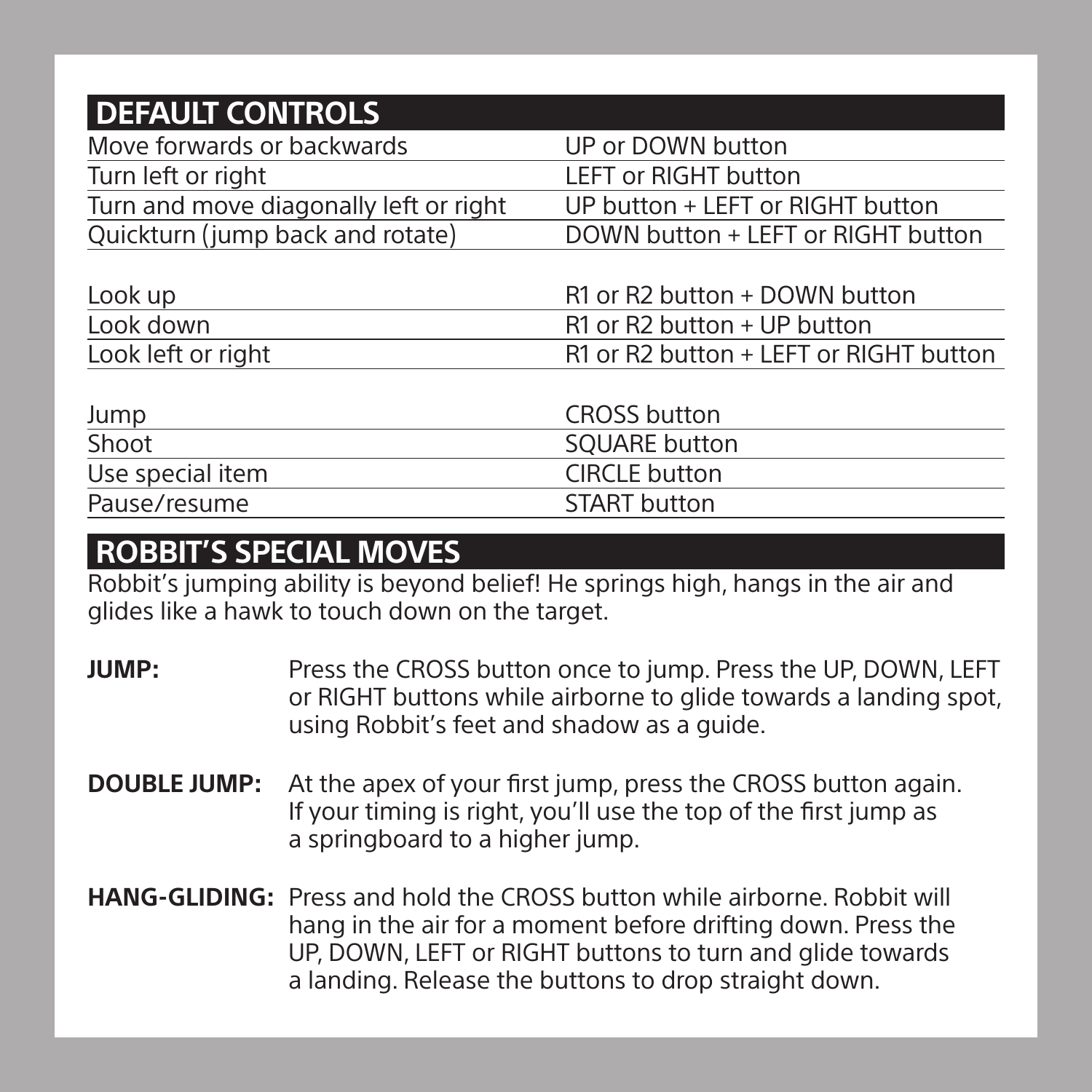Practise the special moves until you master them. Figure out how to do higher jumps and other moves. Be imaginative. You'll need these tricks to reach the Jet Pods, enter Bonus rounds and conquer Baron Aloha.

## **YOUR MISSION**

Find the four Jet Pods in the first two stages of each world. Then jump on the Exit Pad to launch Robbit into the next stage. Defeat poisonous, monstrous or magical machines to rescue the world's inhabitants and restore the pieces of the planet to their rightful place.

And listen out along the way for helpful warnings, advice and jokes from Kumagoro – Robbit's on-board lookout.

| <b>THE GAME SCREEN</b> |                                                                                                                                                                                                                                                                                  |
|------------------------|----------------------------------------------------------------------------------------------------------------------------------------------------------------------------------------------------------------------------------------------------------------------------------|
| TIMER:                 | Each stage has a time limit. When you start the stage, the<br>countdown begins. If time runs out before you've cleared the<br>stage, you lose a life and start over.                                                                                                             |
| <b>SCORE:</b>          | Tally up the highest score you can! Add points by creaming<br>the riffraff, collecting coins and clearing stages. Go fast and get<br>additional points as a time bonus. You're awarded an extra life<br>at 300,000 points and at each additional 1,000,000 points<br>after that. |
|                        | <b>SPECIAL ITEMS:</b> The special items you collect are carried in Robbit's three cargo<br>bays. If you pick up a fourth weapon, it replaces the first one.                                                                                                                      |
|                        | Fire these weapons by pressing the CIRCLE button.<br>Special weapons are used in the order they are acquired.                                                                                                                                                                    |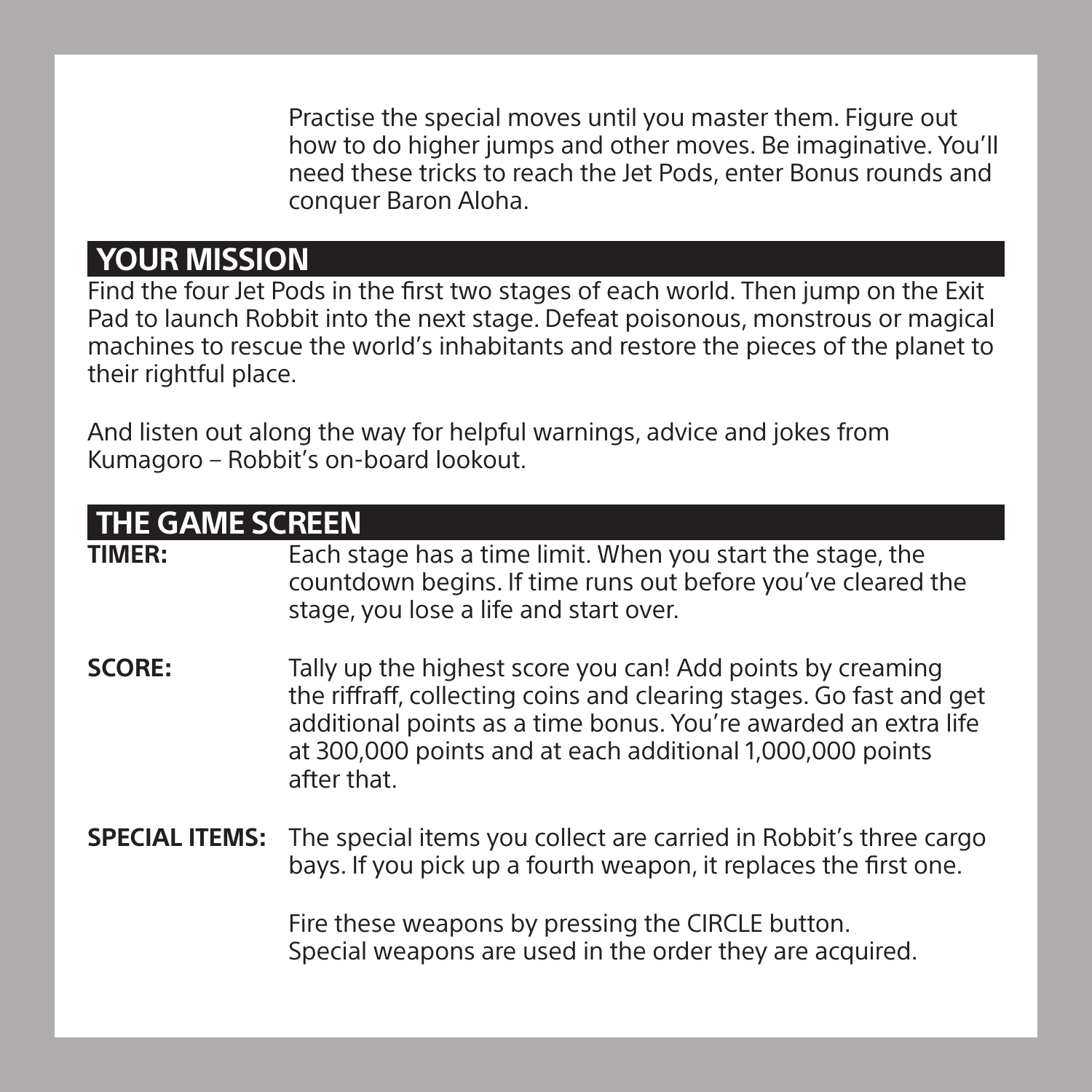| <b>RADAR:</b>                          | Locate attackers before they get you! The lighter blue V-shaped<br>area is your field of view. Turn Robbit completely around for<br>a full scan of your position. Watch the radar and you won't<br>be ambushed by multi-footed felons lurking behind you!                                                                                                                                                                                           |
|----------------------------------------|-----------------------------------------------------------------------------------------------------------------------------------------------------------------------------------------------------------------------------------------------------------------------------------------------------------------------------------------------------------------------------------------------------------------------------------------------------|
|                                        | <b>White dots = Enemies</b><br><b>Yellow dots = Jet Pods</b><br>$Red dots = Power-ups$                                                                                                                                                                                                                                                                                                                                                              |
| <b>HP (HIT POINT)</b><br><b>METER:</b> | Robbit goes from robustly healthy to dangerously weak as<br>enemy shots pound his armour. His state of health decides how<br>many more hits he can take. A full green meter is best, but it can<br>soon drain to yellow caution and then to red alert! If the meter<br>drains to zero, Robbit's systems shut down and you lose a life.<br>Collect carrots to perk up Robbit's health, and dodge enemies<br>or blast them before they can shoot you. |
| LIVES:                                 | You start each game with three lives. Lose all three, and the<br>game ends – for the moment. You can revive lost games with<br>unlimited Continues. You'll resume the game from Stage 1 of<br>your current world with three new lives. Hunt down Robbit<br>"1-Ups" and try for super-high scores to add to your lives.                                                                                                                              |
| <b>JET PODS:</b>                       | This counter keeps track of Jet Pods as you collect them.<br>Recover four Jet Pods and then tag the Exit Pad to clear<br>Stages 1 and 2 of each world.                                                                                                                                                                                                                                                                                              |
| <b>KUMAGORO:</b>                       | Your fun-loving sidekick pipes up to warn you of impending<br>doom and offers hints on how to win.                                                                                                                                                                                                                                                                                                                                                  |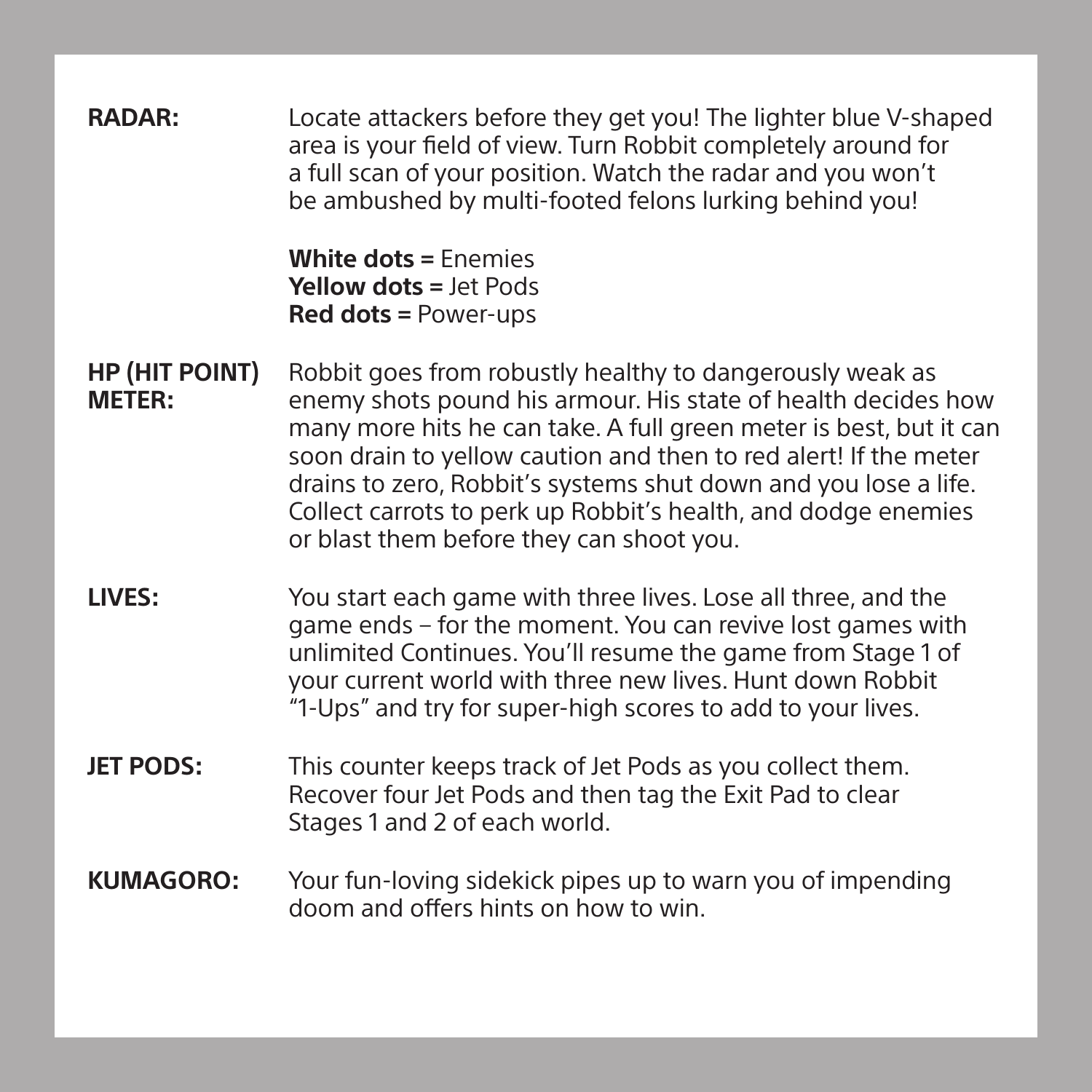# **PICK-UPS**

Jump on these icons or move through them to add them to your arsenal.

#### **SPECIAL ITEMS**

Special items are mega-powerful weapons. Shoot them off when armies of enemies are advancing, so they'll do the heaviest damage. You'll find plenty of special items in each stage, but they don't carry over from one stage to the next.

- Cherry Bombs explode when they hit something or travel a certain distance.
- Rockets put pests in the hot seat.
- Roman Candles spray a red-hot light. Incinerate everything while you spin around in a 360° circle.
- Twisters sizzle and spin, then blow up in a blizzard of sparks.

#### **POWER-UPS**

These goodies take effect immediately.

- A single carrot restores some HP
- A bunch of carrots completely replenish HP.
- The Hourglass sets the timer back 30 seconds.
- Robbit "1-Ups" present you with extra lives. Search for these power-ups in hidden and out-of-the-way spots. After World 1, you can only find them in Stage 2 of each world.
- Time Outs freeze all enemies, though not for long. It's your moment to make headway without pest problems!
- Power Pills make Robbit so tough that he destroys every foe he touches… and nothing can hurt him! Too bad the effect soon wears off.
- Blasted bad guys spill coins when they explode. Silver coins are worth 100 points; rare gold coins add 500 points to your score.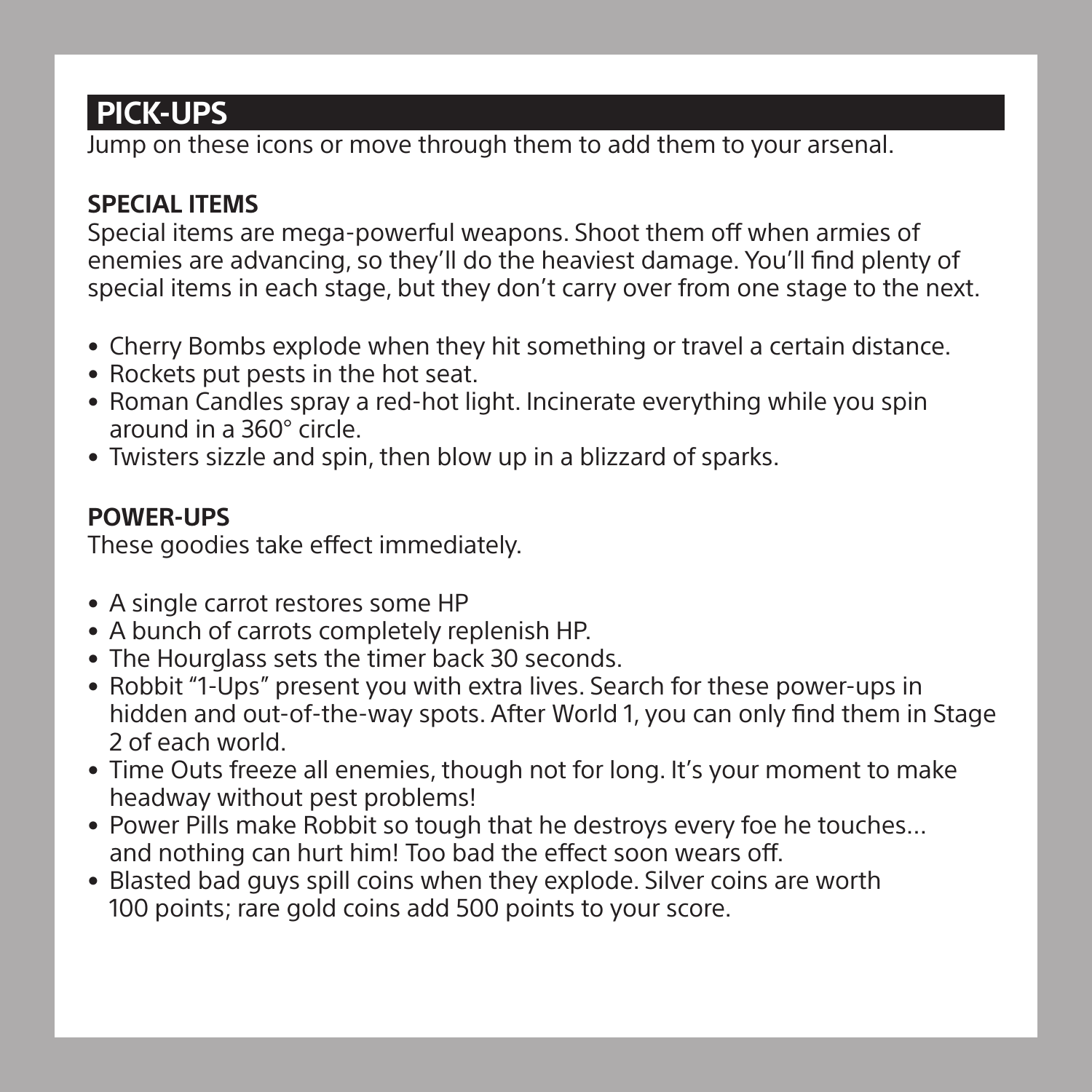# **ROBBIT'S WORLD TOUR**

#### **WORLD 1: NATURE IN THE ROUGH**

Aloha's mountain village is abuzz with pests. While you attempt to gather the Jet Pods, they attack front, back and sideways. Try triple jumps to avoid the volcanoes and twisting lava streams. Falling off the edge of the world is uncool. A flashing red windscreen means you've been hit.

Slay a diesel-breathed dragon in the foothills to reclaim this world.

#### **WORLD 2: ALOHA'S EGYPT**

Pharaoh Aloha has history his way while you search through a maze of pyramids for hidden Jet Pods. Get a foothold on floating platforms then take a flying jump to reach the heights. Secret inner sanctums filled with Robbit-loot welcome you – if you know where to shoot.

A nasty Scorpion with an evil sting barricades your exit from this world.

#### **WORLD 3: PLAYLAND**

Play keep-away with an avalanche of floating books. You'll slide off the balloons if you wait too long, so just use them for instant stepping stones. Jump constantly and map out your direction ahead of time. Propellers catch the updraft for needed lift. Balance on a rocketing roller-coaster, and time your jumps off the trampoline. Radar gives you a fast fix on the Jet Pods.

Take a tea break with a cracked-up clown, and stomp the crockery for a smashing finale.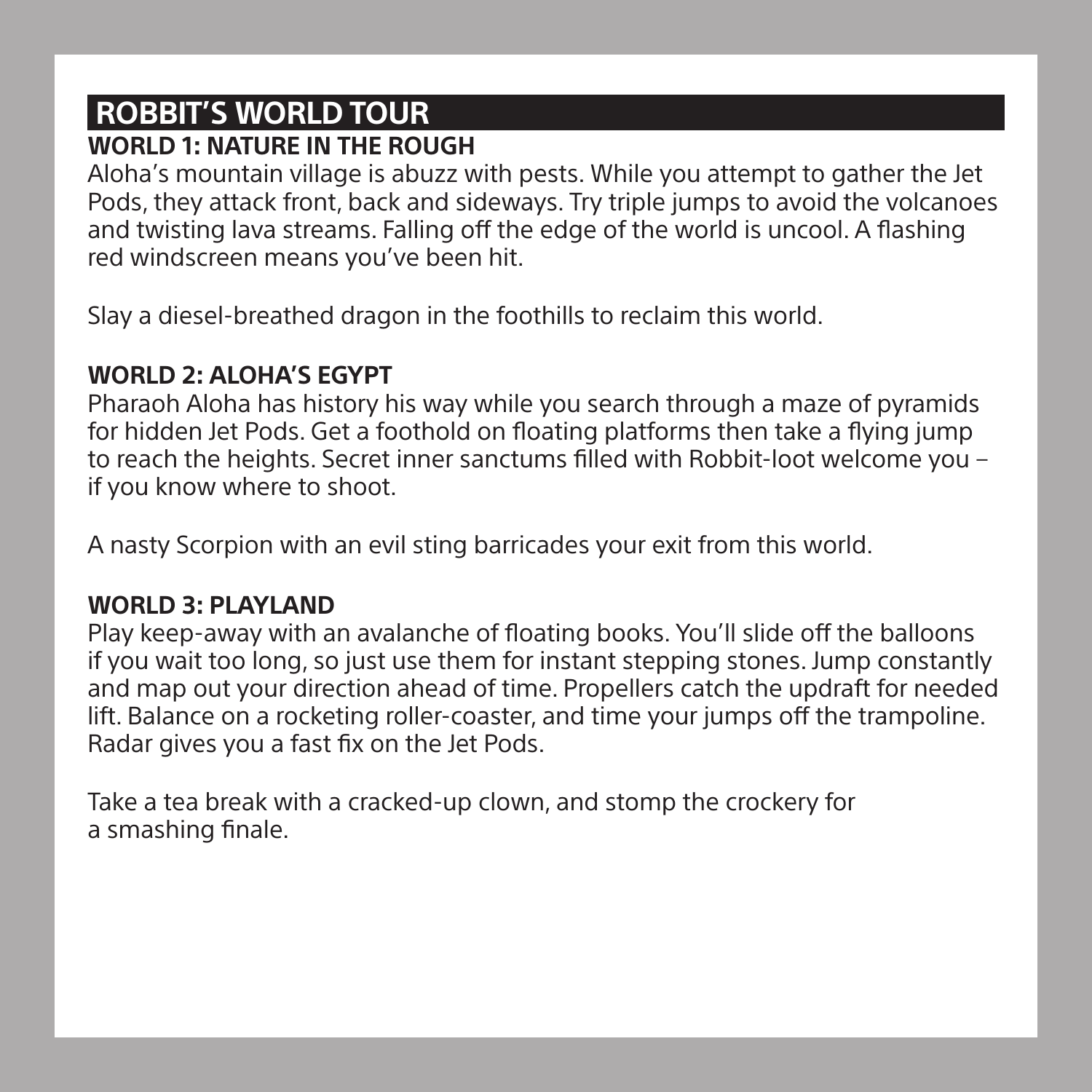#### **WORLD 4: WINTERLAND ON ICE**

You'll fall for this world. A couple of quick steps and you could be skating straight into danger. Try a quickturn or hop to a stop to halt your uncontrolled slide. Avoid bashing into huge ice slabs… they're practically invisible, but they can stop you cold. The undersea cavern's ceiling is too low for jumping, so find transporters to teleport to different chambers, locate all the Jet Pods and clear the stage.

Be warned – a missile-toting tortoise is set to blast your mission through the roof.

#### **WORLD 5: CITY SKIRMISH**

Hard-hat workers are armed and dangerous, under orders to take you apart. Get to the office rooftops, and ride the floating platforms to reach the Jet Pods. At night, the city takes a sinister turn, with towering skyscrapers, treacherous roadways and floating buildings. Butane torches are timed to flame on and off, so move to their rhythm to avoid taking hot licks.

Face off against a tricky shape-shifter to make the city safe again.

#### **WORLD 6: SKY SPORTS PARK**

Navigate a maze of girders blazing with force-fields to reach the Jet Pods. The central star is a launch pad. You'll have to figure out the exact point at which to jump to the next foothold.

Wait! What's this? An evil Robbit nemesis? Yes! And he's haunting the Coliseum and – even worse news – he has the power to make himself invulnerable. Sorry, but this time you'll have to shoot the cute bunnies to defeat your lookalike foe.

And, finally, Baron Aloha, the "Champeen" himself, puts up his dukes. You'd better have the right stuff... he is one tough challenger.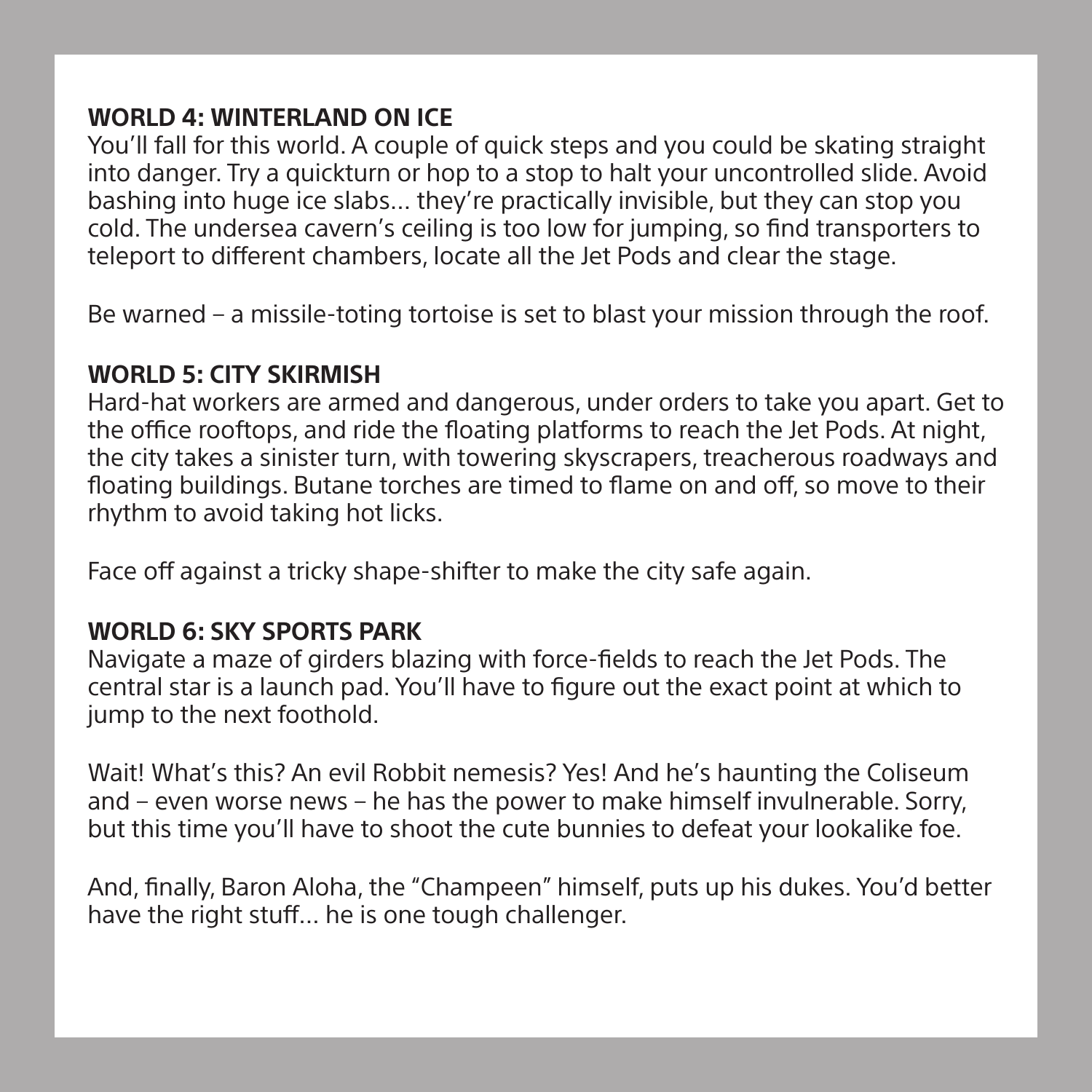## **PLAYING BONUS ROUNDS**

Bonus rounds are hidden in every world, and they're worth finding. In these enemy-free rounds, you race against the clock to pop all the balloons or amass piles of power-ups and coins – without having to dodge deadly foes.

Look for the Bonus Ring and jump into it to enter the round.

Pop balloons by shooting and jumping on them. Burst all the balloons before "Time Over" and you'll win an extra life.

Some balloons spill power-ups and coins when they burst. You can collect these to take with you when the regular stage resumes. You must choose between popping all the balloons for an extra life or collecting items to take with you. You can't do both.

The round ends when you pop the last balloon, fall off the stage or the clock ticks down to "Time Over."

# **PAUSING A GAME**

Press the START button to pause the action and the game clock, and access the Pause menu. Use the directional buttons to select an option, and press the START button to continue.

Continue – resume the game from where you last left off.

Try Again – start the current stage over from the beginning.

Retire – end the game and go to the Main Menu, where you can start a new game, save the game at the point where it ended, or load and play a saved game.